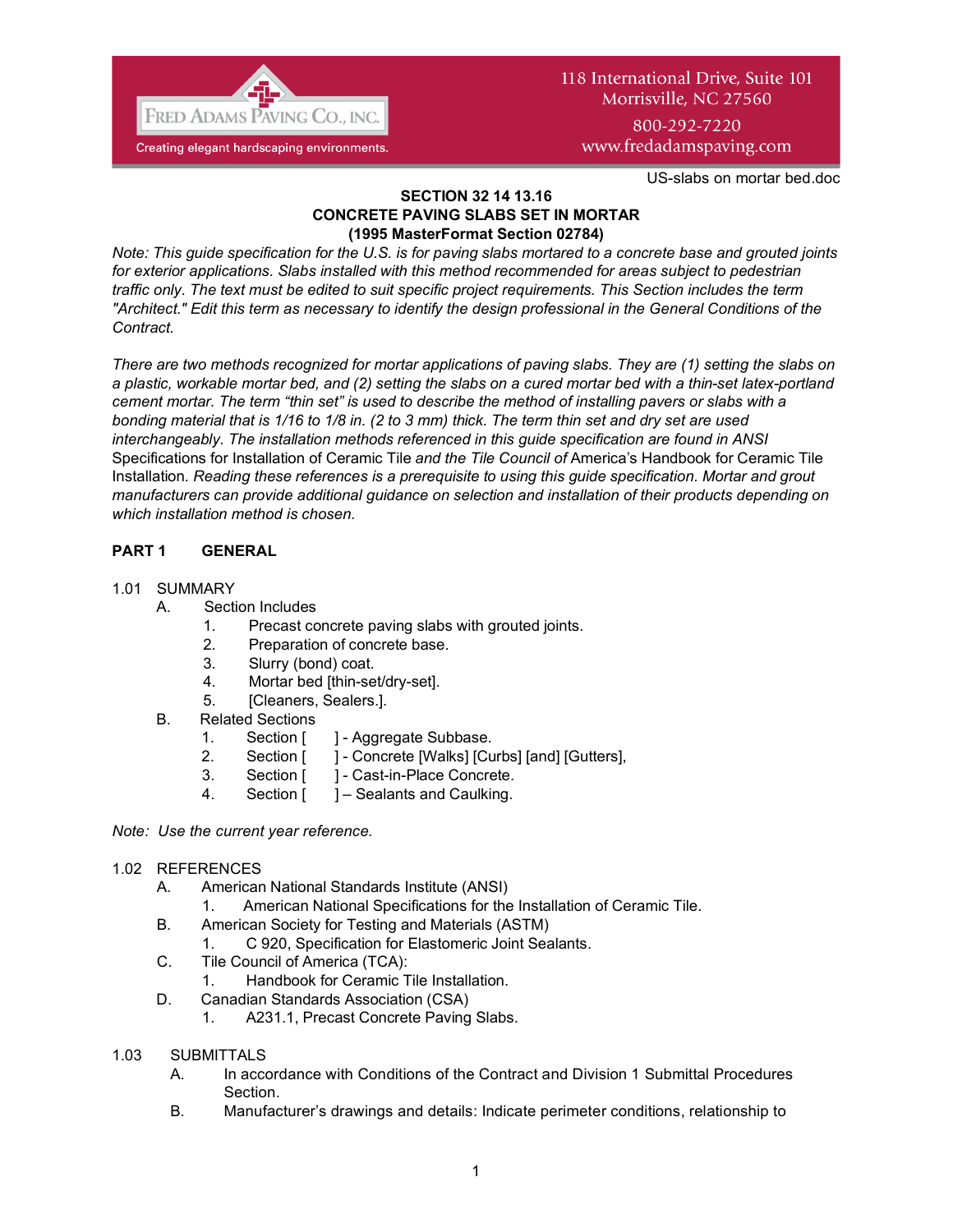

## 800-292-7220 www.fredadamspaving.com

US-slabs on mortar bed.doc

adjoining materials and assemblies, [expansion and control joints,] concrete paving slab [layout,] [patterns,] [color arrangement,] installation [and setting] details.

- C. Concrete paving slabs:
	- 1. [Four] representative full-size samples of each slab type, thickness, color, finish that indicate the range of color variation and texture expected in the finished installation. Color(s) selected by [Architect] [Engineer] [Landscape Architect] [Owner] from manufacturer's available colors.
	- 2. Accepted samples become the standard of acceptance for the work.
	- 3. Test results from an independent testing laboratory for compliance of paving unit requirements to CSA A231.1.
	- 4. Manufacturer's certification of concrete paving slabs by ICPI as having met applicable [ASTM][CSA] standards.
	- 5. Manufacturer's catalog product data, installation instructions, and material safety data sheets for the safe handling of the specified materials and products.
- D. Paving Slab Installation Subcontractor:
	- 1. A copy of Subcontractor's current certificate from the Interlocking Concrete
	- 2. Pavement Institute Concrete Paver Installer Certification program.
	- 3. Job references from projects of a similar size and complexity. Provide Owner/Client/General Contractor names, postal address, phone, fax, and email address.

## 1.04 QUALITY ASSURANCE

- A. Paving Subcontractor Qualifications:
	- 1. Utilize an installer having successfully completed concrete paving slab installation similar in design, material, and extent indicated on this project.
	- 2. Utilize an installer holding a current certificate from the Interlocking Concrete Pavement Institute Concrete Paver Installer Certification program.
- B. Regulatory Requirements and Approvals: [Specify applicable licensing, bonding or other requirements of regulatory agencies.].
- C. Mock-Ups:
	- 1. Install a  $7$  ft  $\times$  7 ft  $(2 \times 2 \text{ m})$  slab area.
	- 2. Use this area to determine surcharge of the bedding sand layer, joint sizes, lines, laying pattern(s), color(s), and texture of the job.
	- 3. This area will be used as the standard by which the work will be judged.
	- 4. Subject to acceptance by owner, mock-up may be retained as part of finished work.
	- 5. If mock-up is not retained, remove and properly dispose of mock-up.

## 1.05 DELIVERY, STORAGE & HANDLING

- A. General: Comply with Division 1 Product Requirement Section.
- B. Comply with manufacturer's ordering instructions and lead-time requirements to avoid construction delays.
- C. Delivery: Deliver materials in manufacturer's original, unopened, undamaged containers packaging with identification labels intact.
	- 1. Coordinate delivery and paving schedule to minimize interference with normal use of buildings adjacent to paving.
	- 2. Deliver concrete paving slabs to the site in steel banded, plastic banded or plastic wrapped packaging capable of transfer by fork lift or clamp lift.
	- 3. Unload slabs at job site in such a manner that no damage occurs to the product.
- D. Storage and Protection: Store materials protected such that they are kept free from mud,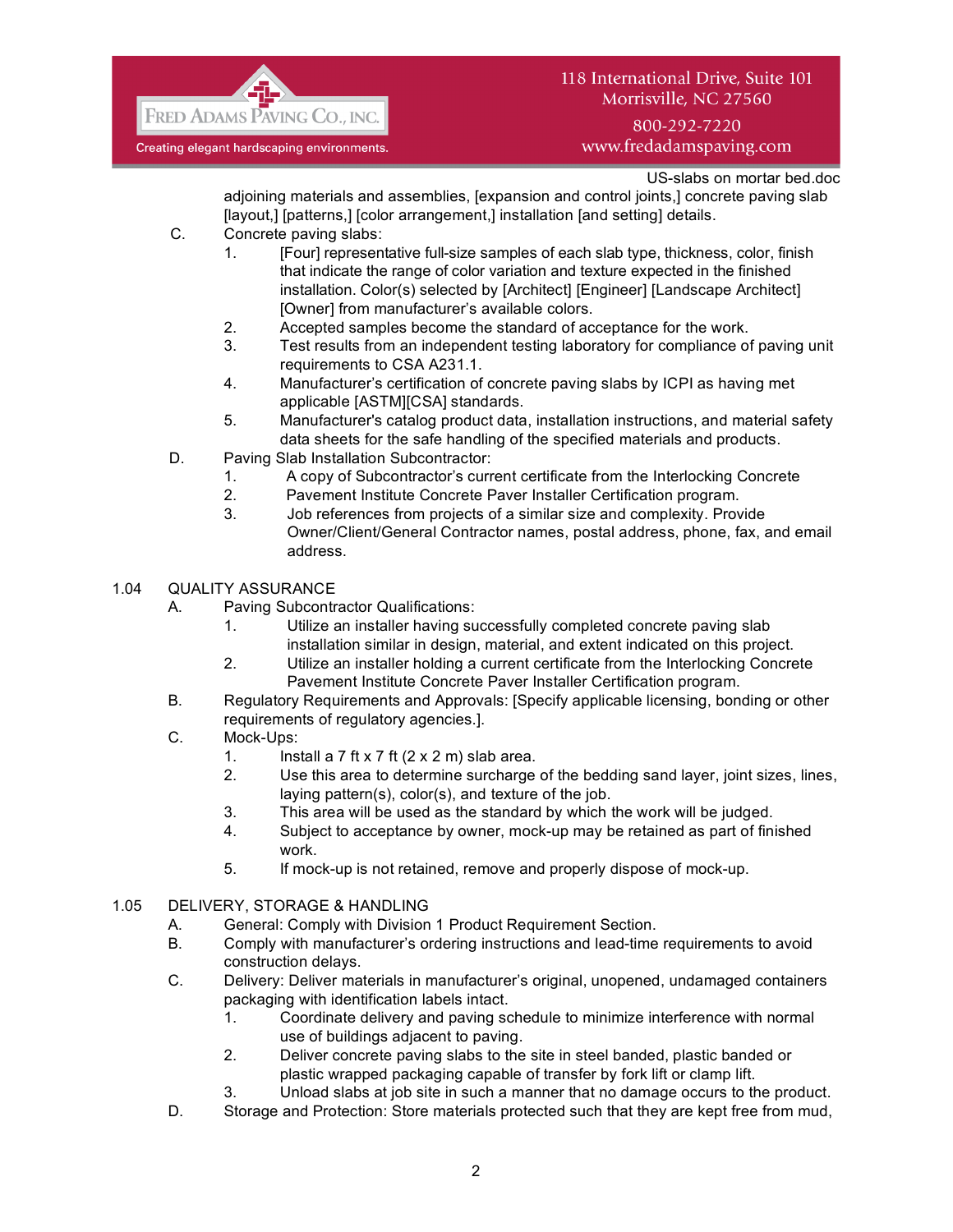

800-292-7220 www.fredadamspaving.com

US-slabs on mortar bed.doc

dirt, and other foreign materials. [Store concrete paving slab cleaners and sealers per manufacturer's instructions.]

- 1. Cover mortar sand and grout sand with waterproof covering if needed to prevent exposure to rainfall or removal by wind. Secure the covering in place.
- 2. Protect cementitious materials from moisture and freezing temperatures. Store in a dry location.
- 1.06 PROJECT/SITE CONDITIONS
	- A. Environmental Requirements:
		- 1. Do not install in rain or snow.
		- 2. Do not install over when outside temperature is below  $45^{\circ}$  F ( $5^{\circ}$  C).
- 1.07 MAINTENANCE
	- A. Extra Materials: Provide [Specify area] [Specify percentage.] additional material for use by owner for maintenance and repair.
	- B. Slabs shall be from the same production run as installed materials.

## **PART 2 PRODUCTS**

#### 2.01 CONCRETE PAVING SLABS

*Note: Concrete paving slabs may have spacer bars on each unit. They are highly recommended for mechanical installation. Manually installed slabs may be installed with or without spacer bars.*

- A. Manufacturer: [Specify ICPI member manufacturer name.].
- 1. Contact: [Specify ICPI member manufacturer contact information.].
- B. Concrete Paving Slabs:
	- 1. Slab type: [Specify name of product group, family, series, etc.].
		- a. Material Standard: Comply with CSA A231.1: 650 psi (4.5 MPa) average flexural strength. Freeze-thaw scaling testing requirements shall be waived for applications not exposed to freezing conditions.
		- b. Color [and finish]: [Specify color.] [Specify finish].
		- d. Size: [Specify.] inches [({Specify.}mm)] x [Specify.] inches [({Specify.}mm)] x [Specify.] inches [({Specify.} mm)] thick.
		- e. Manufactured in a plant where paving products are certified by ICPI as having passed manufacturer designated [ASTM] [CSA] requirements in this specification.

#### 2.02 PRODUCT SUBSTITUTIONS

A. Substitutions: No substitutions permitted.

#### 2.03 MORTAR

*Note: Verify the compatibility of the selected mortar with the slabs before proceeding with mortaring. Consult with the mortar manufacturer's representative for recommendations.*

A. Mortar bed or thin-set mortar: Meets ANSI A118.4, Specifications for latex-portland cement mortar.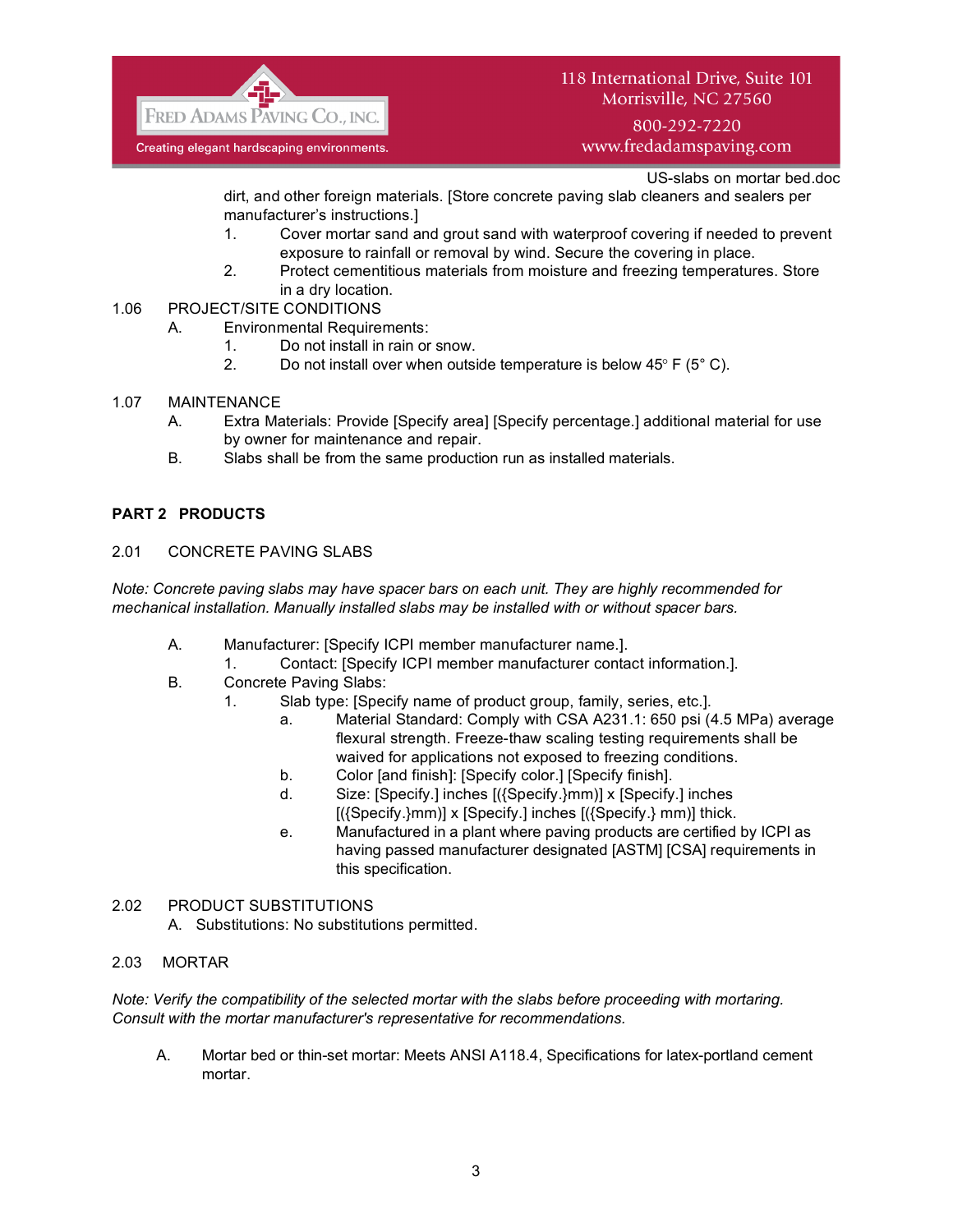

www.fredadamspaving.com

US-slabs on mortar bed.doc

*Note: Use epoxy mortars when application is subject to freeze-thaw conditions or deicing salts.*

A. [Epoxy mortar: Meets ANSI 118.3, Specifications for chemical resistant, water cleanable tile- setting, and-tile grouting epoxy and water cleanable tile-setting epoxy adhesive.]

## 2.04 GROUT

*Note: Verify the compatibility of the selected pigmented grout with the slabs before proceeding with the grouting. Consult with the grout manufacturer's representative for recommendations.*

A. Meets ANSI 118.7, polymer modified cement grouts for tile installation.

*Note: Use epoxy grouts in when application is subject to freeze-thaw conditions and deicing salts.*

- A. [Meets ANSI 118.3, Specifications for chemical resistant, water cleanable tile- setting, and-tile grouting epoxy and water cleanable tile-setting epoxy adhesive.]
- B. Grout colors: selected by the Architect from the manufacturer's complete color range.
- C. Acceptance of grout products is subject to the approval of both the Architect and the slab manufacturer prior to bid closing.

#### 2.05 ACCESSORIES

- A. Water: Potable and free from minerals or other materials that are detrimental to mortar and grout mixes.
- B. Primer: As recommended by the mortar material manufacturer.
- C. Sealant [and backing materials]: Conforming to ASTM C 920 as specified in Section [ ].
- D. Mixes: Prepare pre-mix materials in accordance with manufacturer's written instructions.
- E. Edge Restraints: Provide edge restraints installed around the perimeter of all interlocking concrete paving unit areas as follows:
	- 1. Manufacturer: [Specify manufacturer.].
	- 2. Material: [Plastic] [Concrete] [Aluminum] [Steel] [Pre-cast concrete] [Cut stone] [Concrete].
	- 3. Material Standard: [Specify material standard.].

#### *Note: Delete article below if cleaners and sealers are not specified.*

- F. [Cleaners] [Sealers]
	- 1. Material Type and Description: [Specify material type and description.].
	- 2. Material Standard: [Specify material standard.].
	- 3. Manufacturer: [Specify manufacturer.].

## **PART 3 EXECUTION**

- 3.01 ACCEPTABLE INSTALLERS
	- A. [Specify acceptable paving subcontractors.].

*Note: The elevations and surface tolerance of the base determine the final surface elevations of concrete paving slabs. The paving slab installation contractor cannot correct deficiencies in the base surface with additional mortar bedding or by other means. Therefore, the surface elevations of the concrete base should*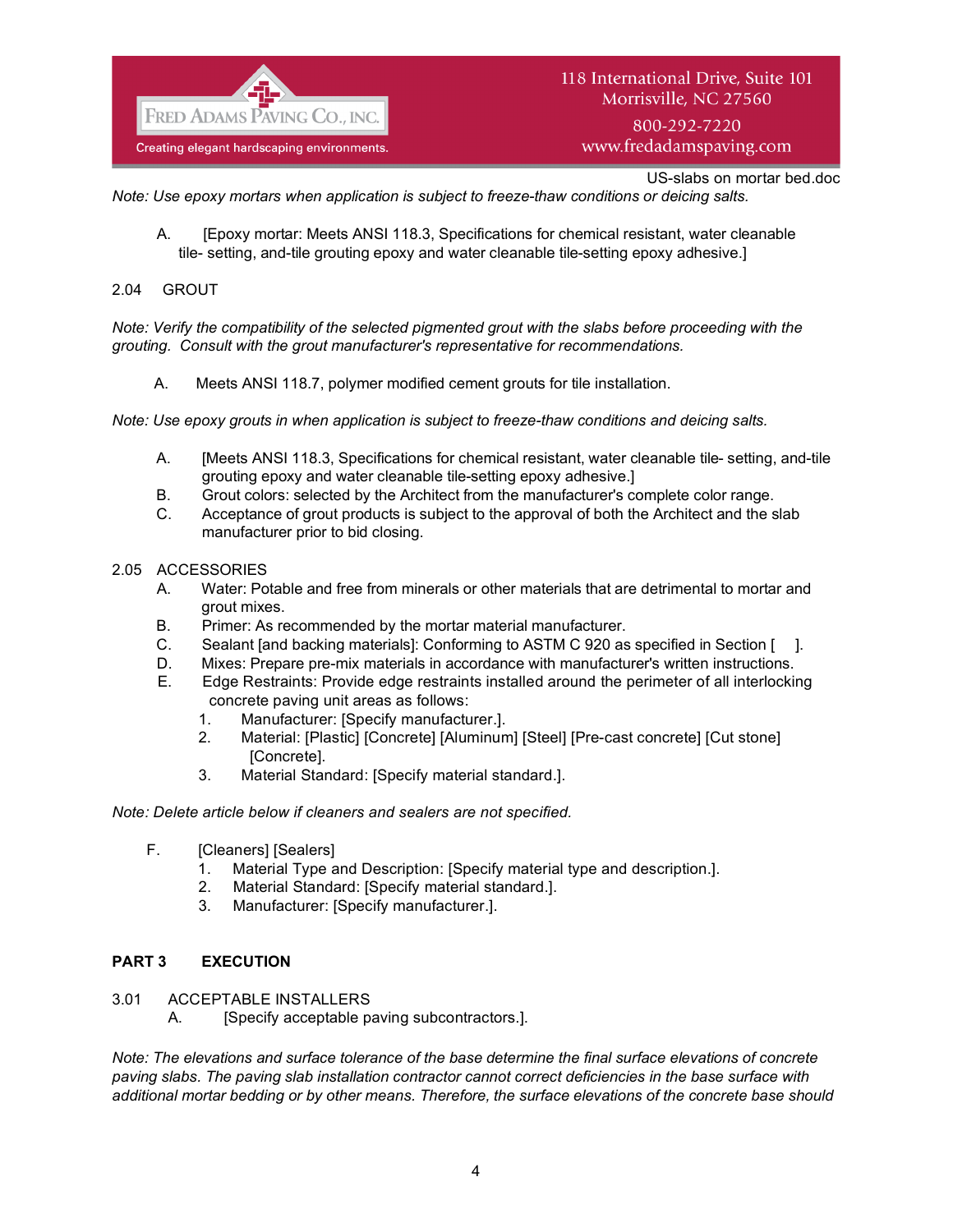

800-292-7220 www.fredadamspaving.com

US-slabs on mortar bed.doc

*be checked and accepted by the General Contractor or designated party, with written certification to the paving subcontractor, prior to placing mortar and concrete paving slabs.*

## 3.02 EXAMINATION

- A. Inspect areas and conditions under which work is to be performed and notify the Architect in writing of conditions detrimental to the proper and timely completion of the work.
- B. Verify that concrete base is sloped for drainage and is free of standing water, dust, oil, grease, paint, wax, curing compounds, primer, sealers, form release agents, or any deleterious substances and debris which may prevent or reduce bonding. [Conduct moisture tests to verify that concrete surfaces are completely cured, free from hydrostatic pressure and having a moisture content of less than 5%.]
- C. Verify that grout materials can be cleaned from slabs, or provide coating to concrete paving slabs to facilitate removal of grout materials.
- D. Do not proceed with the work until unsatisfactory conditions have been corrected by the General Contractor or designated subcontractor to the satisfaction of the installer [and surfaces and conditions comply with the applicable requirements of ANSI A-108.1].
- E. General Contractor shall certify in writing that concrete base complies to drawing elevations and specifications.

#### 3.03 PREPARATION

- A. Completely remove loose particles and debris from surface of concrete base. This may require mechanical grinding and scarifying of the surface.
- B. Neutralize any trace of strong acid or alkali from the substrate prior to mortar application.
- C. If leveling of the concrete surface is necessary, apply latex Portland cement mortar surface leveling materials to the surface of the substrate to bring the surface to a true, even plane. Allow mortar-leveling materials to set prior to installation.
- D. Surface to receive [slurry coat and] mortar shall have a tolerance of  $\pm 1/4$  in. (6 mm) over 10 ft (3 m) for normal mortar setting bed applications and ±1/8 in. (3 mm) over 10 ft (3 m) for thin set mortar setting bed applications.

## 3.04 INSTALLATION

- A. Moisten concrete base and apply slurry bond coat to concrete base per manufacturer's directions.
- B. Mix and apply mortar setting bed material in accordance with the manufacturer's instructions. pread mortar in quantities that will remain plastic and workable during installation of slabs.

*Note: Finishing the surface of a mortar bed or thin-set mortar typically involves placing a skim coat with a flat trowel on one pass and returning with a pass of the notched side of the trowel. Slabs are placed with a slight twisting motion to help ensure adhesion of the mortar to the bottom of the slab. Each slab is tapped with a rubber mallet to further bed each into the mortar. An occasional slab should be lifted after this process to be sure there is full coverage of the mortar against the bottom of the slab. Larger paving slabs may require back buttering with a skim coat of mortar to help ensure complete adhesion to the mortar bedding.*

- C. Moisten the bottoms of the slabs prior to placing on mortar or thin-set materials.
- D. Lay slabs in pattern(s) on mortar bed as indicated on the drawings. Saw cut slabs as required with a masonry saw. Cut perimeter units no less than [1/4] of full size units. Do not install stained, chipped, cracked, or broken slabs.

*Note: Maximum recommended mortared joint width is 3/8 in. (10 mm).*